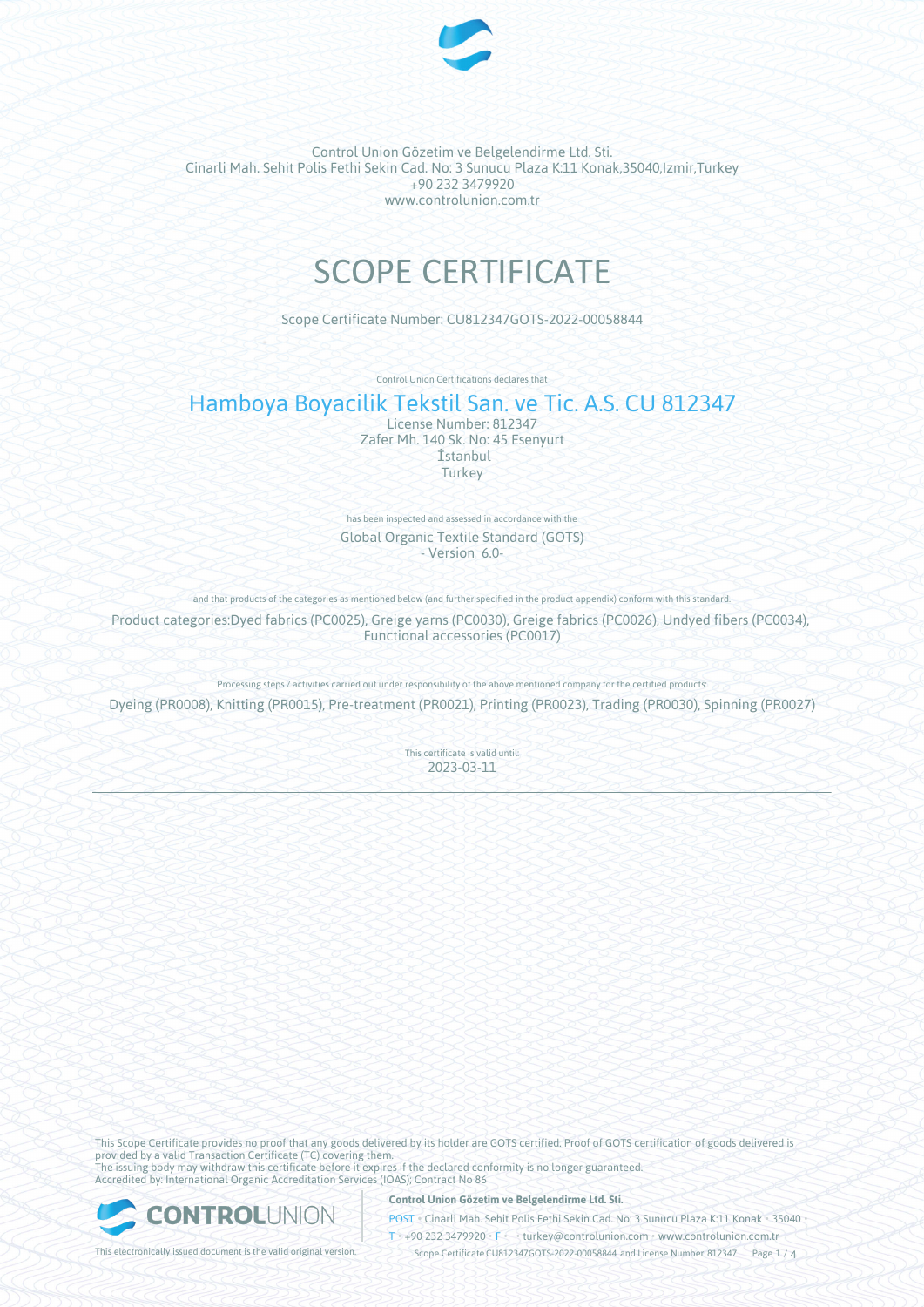

Place and date of issue:



2022-04-11,Izmir

Name of authorised person:

On behalf of the Managing Director Selin Işlakca|Certifier

Stamp of the issuing body



Logo of the accreditation body



Standard's Logo



This Scope Certificate provides no proof that any goods delivered by its holder are GOTS certified. Proof of GOTS certification of goods delivered is provided by a valid Transaction Certificate (TC) covering them. The issuing body may withdraw this certificate before it expires if the declared conformity is no longer guaranteed. Accredited by: International Organic Accreditation Services (IOAS); Contract No 86



**Control Union Gözetim ve Belgelendirme Ltd. Sti.**

POST • Cinarli Mah. Sehit Polis Fethi Sekin Cad. No: 3 Sunucu Plaza K:11 Konak • 35040 • T • +90 232 3479920 • F • • turkey@controlunion.com • www.controlunion.com.tr

This electronically issued document is the valid original version. This scope Certificate CU812347GOTS-2022-00058844 and License Number 812347 Page 2 / 4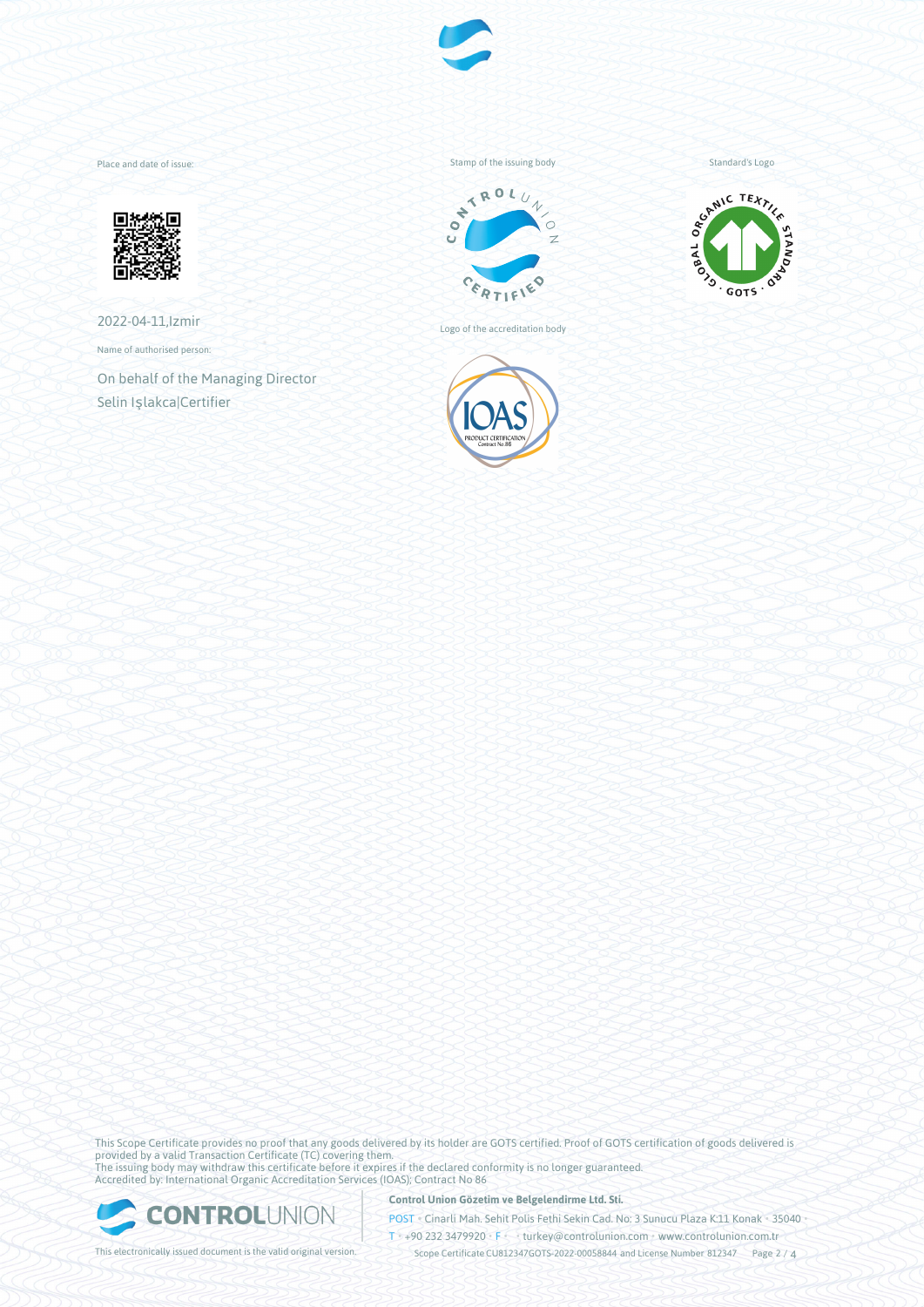

# Control Union Gözetim ve Belgelendirme Ltd. Sti. Cinarli Mah. Sehit Polis Fethi Sekin Cad. No: 3 Sunucu Plaza K:11 Konak,35040,Izmir,Turkey +90 232 3479920 www.controlunion.com.tr

**Hamboya Boyacilik Tekstil San. ve Tic. A.S. CU 812347 Global Organic Textile Standard (GOTS)**

# **Products Appendix to Certificate no.CU812347GOTS-2022-00058844**

In specific the certificate covers the following products:

| <b>Product category</b>                   | <b>Product details</b>         | <b>Material composition</b>                                                 | Label grade          |
|-------------------------------------------|--------------------------------|-----------------------------------------------------------------------------|----------------------|
| Dyed fabrics (PC0025)                     | Knitted fabrics (PD0058)       | 100.0% Organic Cotton (RM0104)                                              | Organic              |
| Dyed fabrics (PC0025)                     | Knitted fabrics (PD0058)       | 5.0%Elastane (Spandex) (RM0160)<br>95.0% Organic Cotton (RM0104)            | Organic              |
| Dyed fabrics (PC0025)                     | Knitted fabrics (PD0058)       | 95.0%Organic Cotton (RM0104)<br>5.0%Elastane (Spandex) (RM0160)             | Organic              |
| Dyed fabrics (PC0025)                     | Knitted fabrics (PD0058)       | 8.0%Elastane (Spandex) (RM0160)<br>92.0%Organic Cotton (RM0104)             | Made With<br>Organic |
| <b>Functional accessories</b><br>(PC0017) | Other [Cord] (PD0100)          | 100.0% Organic Cotton (RM0104)                                              | Organic              |
| Greige fabrics (PC0026)                   | Knitted fabrics (PD0058)       | 100.0% Organic Cotton (RM0104)                                              | Organic              |
| Greige fabrics (PC0026)                   | Knitted fabrics (PD0058)       | Organic<br>95.0% Organic Cotton (RM0104)<br>5.0%Elastane (Spandex) (RM0160) |                      |
| Greige yarns (PC0030)                     | Normally combed yarns (PD0102) | 100.0%Organic Cotton (RM0104)                                               | Organic              |
| Greige yarns (PC0030)                     | Open-end yarns (PD0066)        | 100.0% Organic Cotton (RM0104)                                              | Organic              |
| Undyed fibers (PC0034)                    | Comber noil (PD0082)           | 100.0% Organic Cotton (RM0104)                                              | Organic              |
| Undyed fibers (PC0034)                    | Lint cotton (PD0074)           | 100.0% Organic Cotton (RM0104)                                              | Organic              |
|                                           |                                |                                                                             |                      |

Place and date of issue:



2022-04-11,Izmir

Name of authorised person:

On behalf of the Managing Director Selin Işlakca|Certifier

Stamp of the issuing body



Logo of the accreditation body



Standard's logo